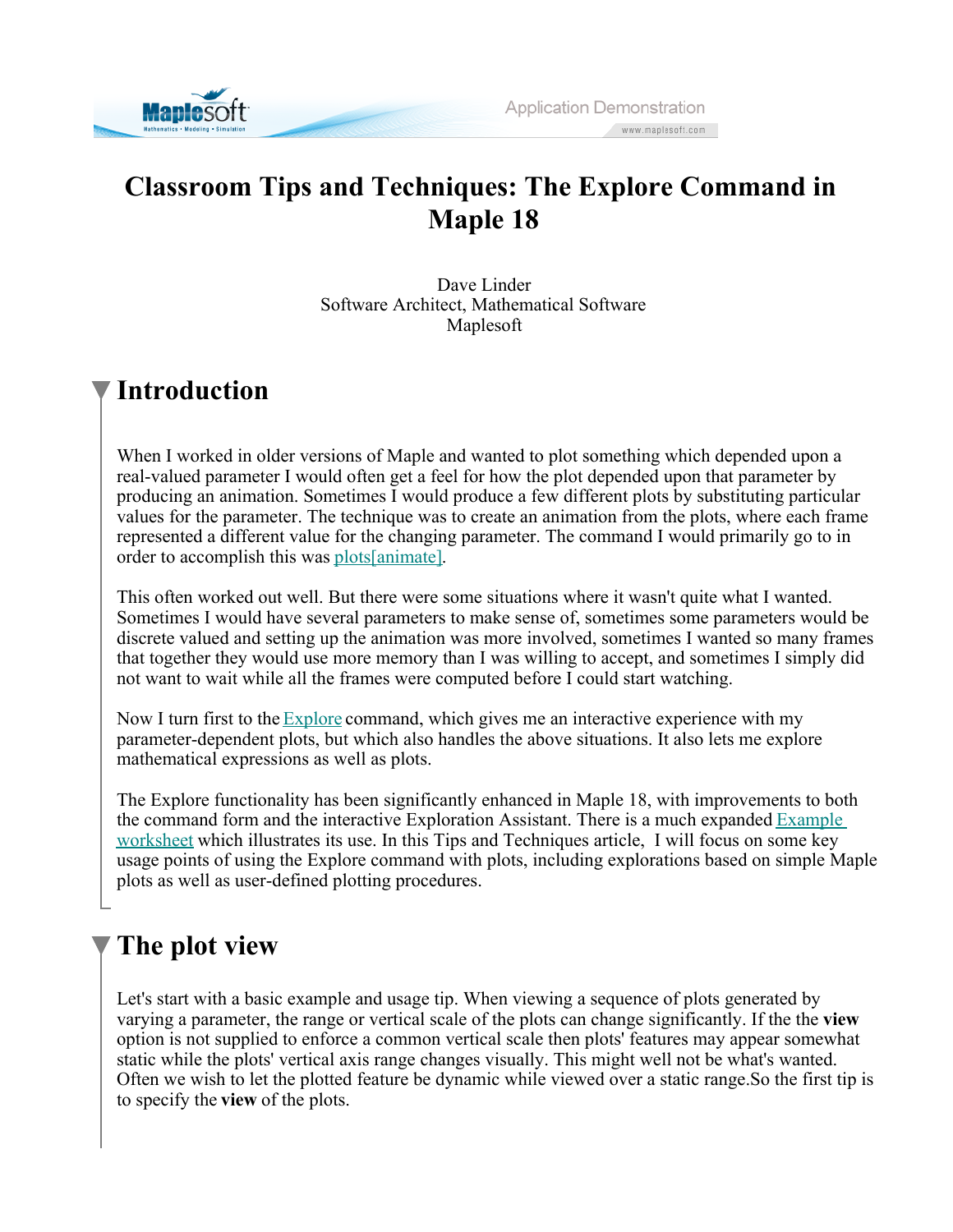The exploration below contains an Array of two plots which depend upon the parameter A, and the difference between them is that only the plots on the right have a forced, common vertical view. In contrast, the curve in the plots on the left appear to stay fixed while the tickmarks on the y-axis move. Often it is the varying behavior in the plots on the right that is wanted.

Explore( plots [display]  $(Array(\lceil plot(A\sin(x), x=-4\pi..4\pi),$ plot(A sin(x), x = -4  $\pi$ ... 4  $\pi$ , view = -5...5) ]), parameters =  $[A = 1.0 \dots 5.0]$ , size = [300, 300])



## **Exploration of a function call**

As we've seen above, explorations of plots require something that evaluates to a plot (or Array of plots) as the return value (ie. what would normally be the output). That *something* could be a call to a command such as plot, plot3d, or one of the many other stock commands in Maple that return 2D or 3D plots.

But the something could also involve a call to a user-defined procedure. If you have defined procedure **F** such that the function call **F**(a,b,c) returns a plot for particular types of arguments a, b, and c then that function call can just as easily be explored. Here, a, b, and c are the parameters.This is more general usage than simply calling a plotting command. The procedure can also do preliminary computations which depend upon the parameters.

In our second example, the technique will be to create a procedure with three parameters as its arguments. The first and second parameters represent the pair of coordinates that define a point in the x-y plane, while the third parameter takes on only positive integers and represents a number of iterations of a computation. There are too many pieces of varying information for a sequence of plots generated by **plots[animate]** to illustrate easily.

The Explore command allows us to easily construct an interface where the parameters may be animated all together, or individually adjusted interactively. Or we can choose a mix of such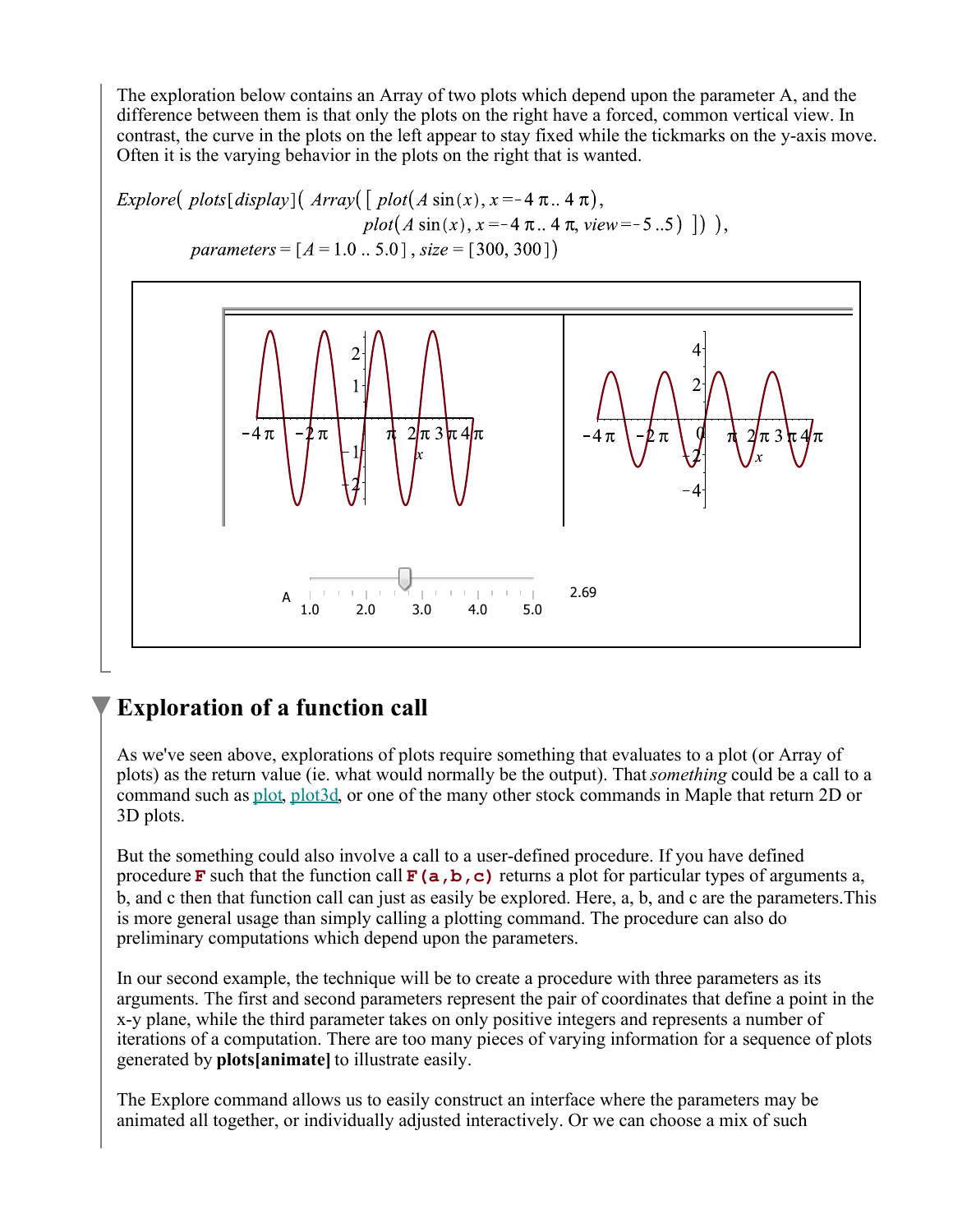interactive modes, and that choice can be changed even after the fact. We are not forced to choose a single mode of interaction in advance.

The computation we are going to perform is known as tetration, and the example is inspired directly by the Complex Power Towers entry of the excellent Walking Randomly blog of Mike Croucher.The key idea is that of repeated exponentiation by a given complex value  $z = x + i y$ . For a given point z in the complex plane the n-th iterate is the value of z exponentiated with itself n times. For any given input point z (two input parameters x and y actually) we will compute and make a point plot of the first n iterates. Some starting points z will generate a sequence of interates that converge, and some will not, and some will generate a sequence that eventually cycles. The boundaries of the regions where such behavior changes forms an interesting fractal, and you may read more about that at www. tetration.org.

We won't go into further details of the computation because that's mostly incidental here. The idea central to this article is that we have a procedure F which has parameters and which returns a plot. And we wish to interactively explore the results of varying those parameters.

Tip: By including the definitions of procedures and variable in the Statup Code region of the worksheet (or in a Document Block set to autoexecute) the exploration will be ready to use upon reopening the Document.



Definition of procedure F.

Let's call F at a particular set of three values, and see the kind of plot it can produce. The plotted points below are the first 500 iterates of the repeated exponentiation of the complex point -0.37 -0.92 I where the points start out shaded dark blue and gradually become shaded lighter blue.

 $F(-0.37, -0.92, 500)$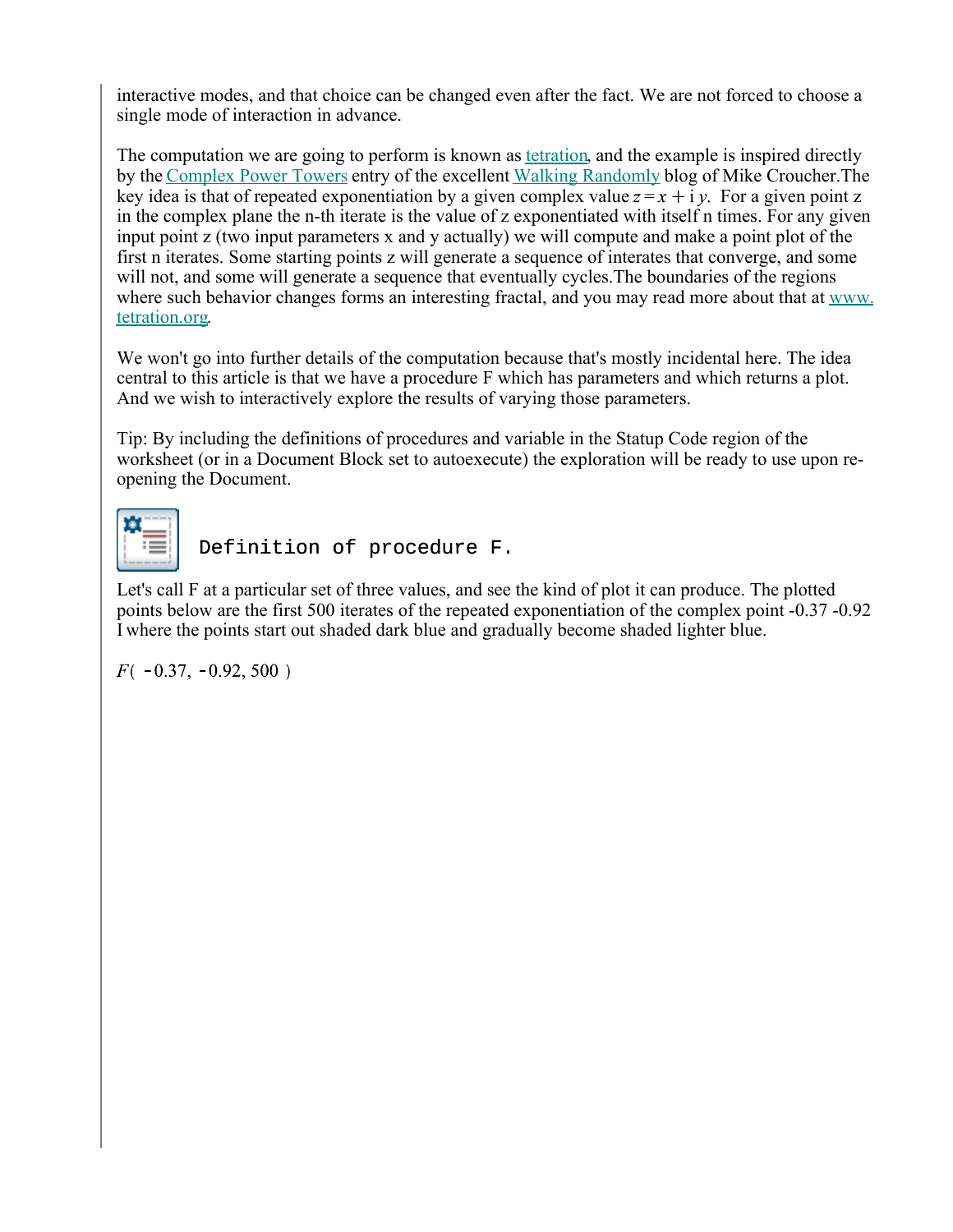

Explore( $F(x, y, N)$ ,

parameters =  $[x = -2.0..2.0, y = -2.0..2.0, N = 10..1000]$ ,<br>initialvalues =  $[x = -0.973, y = 0.988, N = 500]$ ,  $markers = [[x, y]], placement = right)$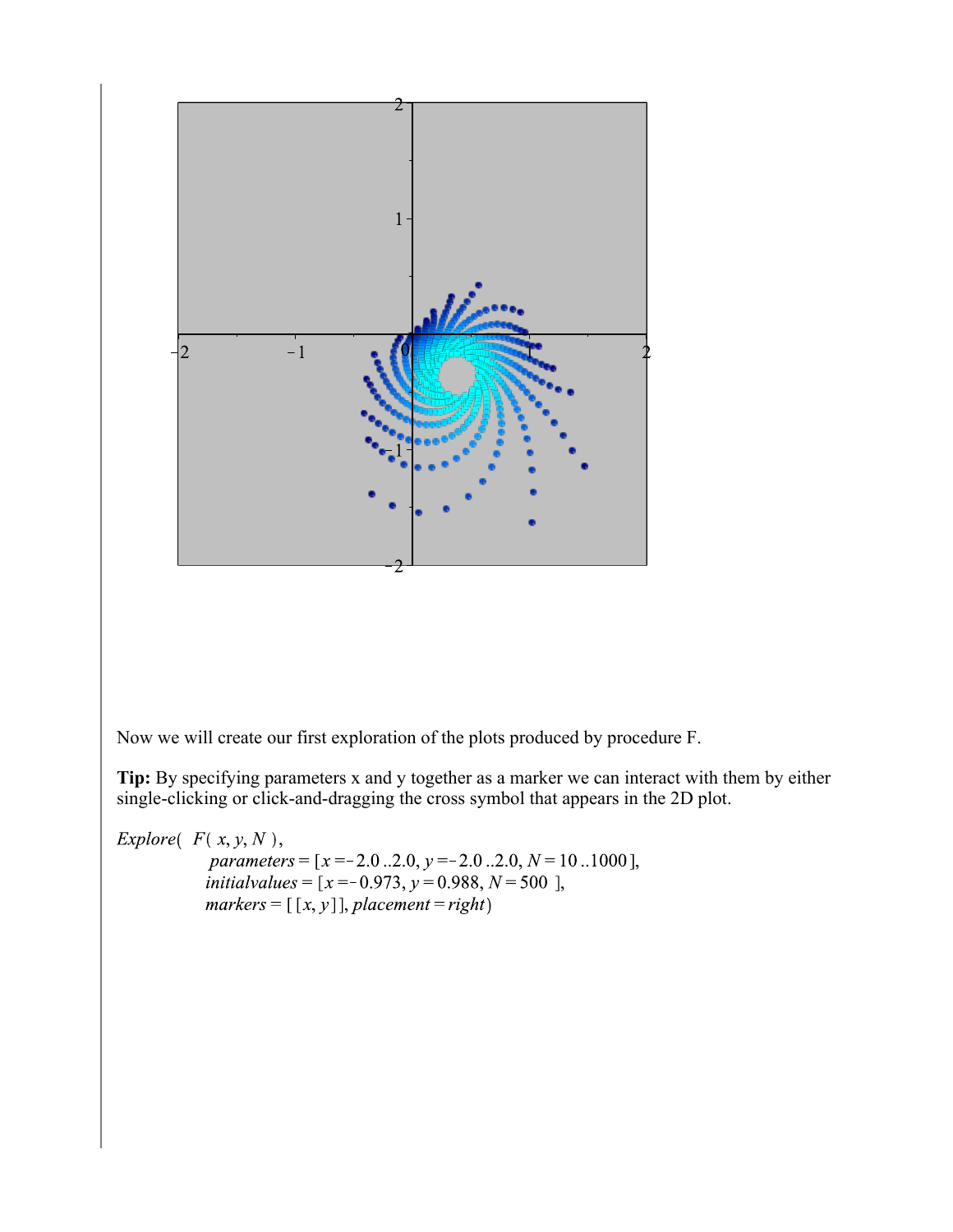

Now we'll animate the above exploration, and have the x parameter value be animated by default.

Tip: By using the **animate** suboption within the **parameters** option to the **Explore** command we can specify which parameters are initially set ready to play, and which have the choice of subsequently being toggled to play.

In the embedded exploration we can press the Play button, or manually interact with the Sliders, or Click or Drag the x-y marker symbol.

Explore $(F(x, y, N)),$ parameters =  $[ [x = -2.0..2.0, \text{ animate} = \text{true} ],$  $[y = -2.0..2.0, *animate = false*],$  $[N = 10..1000,$  animate = false]], *initialvalues* =  $y = 0.988$ ,  $N = 200$ ], markers =  $[[x, y]],$  showmarker controls, placement = left, loop = true )